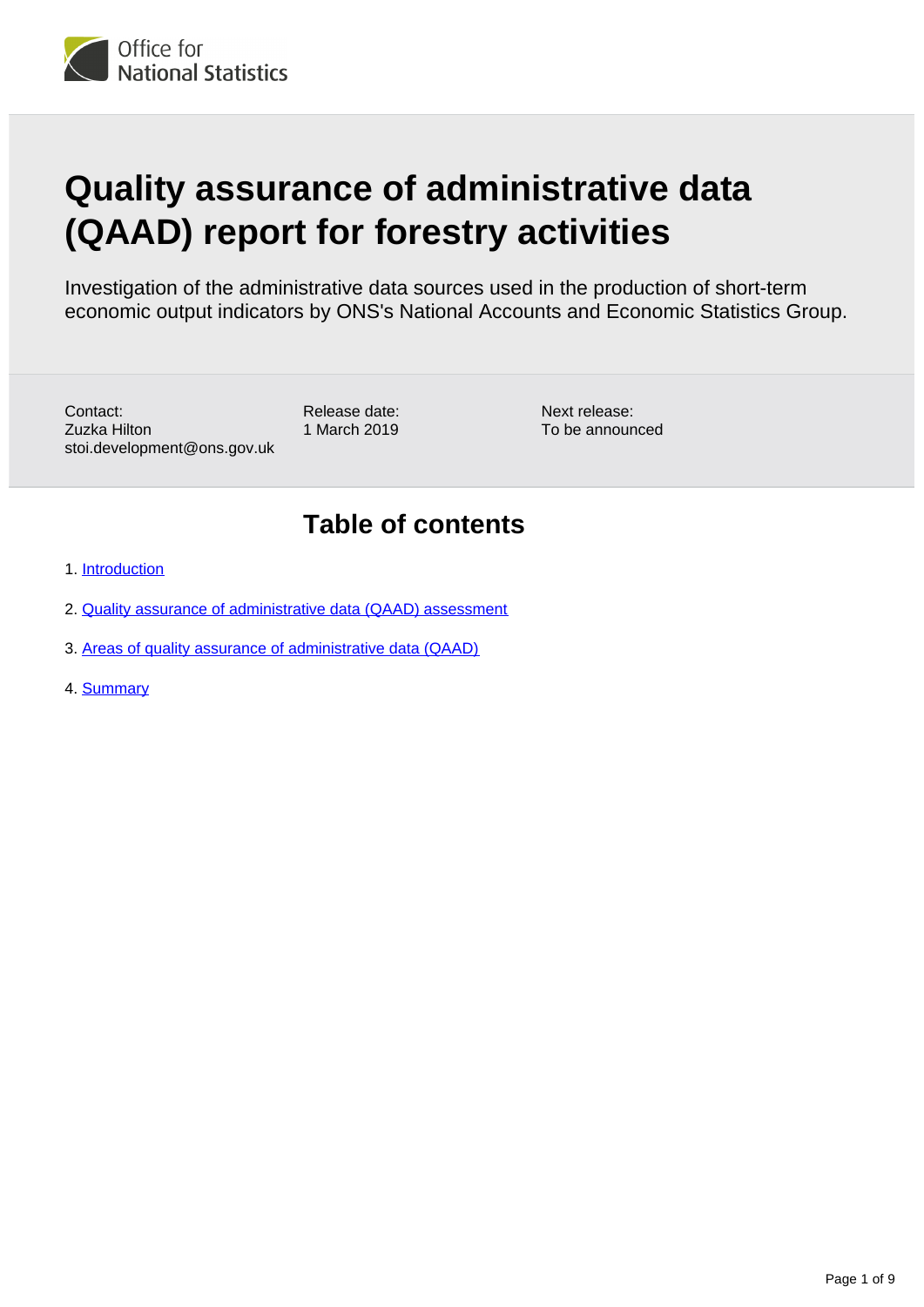## <span id="page-1-0"></span>**1 . Introduction**

### **1.1 Background**

The National Accounts and Economic Statistics (NAES) Group within Office for National Statistics (ONS) receives data from the Forestry Commission on forestry activities (Standard Industrial Classification (SIC) 02). These data are one source of many in the calculation of short-term economic output indicators, which contribute towards gross domestic product (GDP(O)) for the UK.

This report outlines the process data taken from initial collection through to the output of the release. It identifies potential risks in data quality and accuracy as well as details of how those risks are mitigated.

This report forms the latest in a series of quality assurance of administrative data (QAAD) reports produced by NAES to investigate the administrative data sources that are used in the production of short-term economic output indicators as set out by the [UK Statistics Authority.](https://www.statisticsauthority.gov.uk/osr/monitoring/administrative-data-and-official-statistics/) As such, this report focuses only on the use of administrative data for forestry activities (SIC 02). Separate industries where administrative data are used, will be considered in other QAAD reports in the series. Methodology for the short-term economic output indicators is available in the [gross domestic product \(GDP\) Quality and Methodology Information report](https://www.ons.gov.uk/economy/grossdomesticproductgdp/methodologies/grossdomesticproductgdpqmi).

#### **1.2 Standard Industrial Classification (SIC) overview**

Forestry activities covers the activities under division 02 of the [UK Standard Industrial Classification 2007: SIC](https://www.ons.gov.uk/methodology/classificationsandstandards/ukstandardindustrialclassificationofeconomicactivities/uksic2007)  [2007](https://www.ons.gov.uk/methodology/classificationsandstandards/ukstandardindustrialclassificationofeconomicactivities/uksic2007).

This division includes the production of roundwood as well as the extraction and gathering of wild growing nonwood forest products. Besides the production of timber, forestry activities result in products that undergo little processing, such as firewood, charcoal and roundwood used in an unprocessed form (for example, pit-props, pulpwood and so on). These activities can be carried out in natural or planted forests.

Forestry is classified as follows:

- 2.10 Silviculture and other forestry activities
- 2.20 Logging
- 2.30 Gathering of wild growing non-wood products
- 2.40 Support services to forestry

For the national accounts purposes and to best portray the industry with data available, forestry components of gross domestic product (GDP) are split between market and non-market activities in the following way: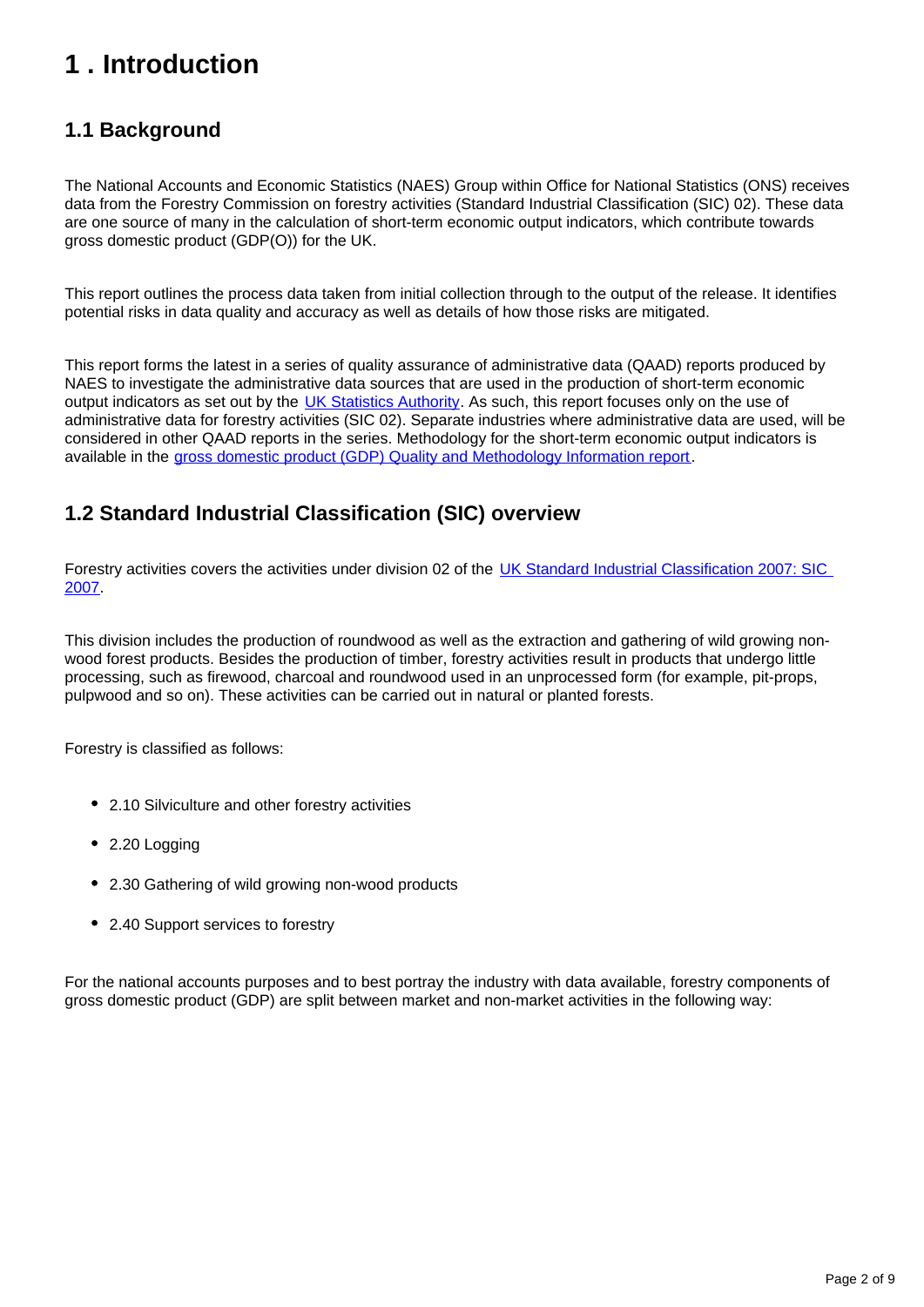- 2.01 Woodland production (FC/FS)
- 2.02 Woodland production (Other)
- 2.03 Woodland maintained (FC/FS)
- 2.04 Woodland maintained (Other)
- 2.05 Restocking (FC/FS)
- 2.06 Restocking (Other)
- 2.07 New planting (FC/FS)
- 2.08 New planting (Other)

According to the Inter-Department Business Register (IDBR)<sup>1</sup>, there are 4,060 enterprises classified under division 02, which is a decline compared with the previous year of nearly 200 enterprises. Over half of all the enterprises are in SIC 02.1 Silviculture and other forestry activities.

#### **Notes for: Introduction**

1. The [Inter-Departmental Business Register \(IDBR\)](http://www.ons.gov.uk/ons/about-ons/products-and-services/idbr/index.html) is a comprehensive list of UK businesses that is used by government for statistical purposes. It provides the main sampling frame for business surveys carried out by both the ONS and other government departments. It is also a main data source for analyses of business activity.

### <span id="page-2-0"></span>**2 . Quality assurance of administrative data (QAAD) assessment**

### **2.1 UK Statistics Authority QAAD toolkit**

The assessment of our administrative data sources has been carried out in accordance with the UK Statistics [Authority Quality Assurance of Administrative Data \(QAAD\) toolkit.](https://www.statisticsauthority.gov.uk/publication/administrative-data-quality-assurance-toolkit/)

Each administrative data source investigated has been evaluated according to the toolkit's risk and profile matrix (see Table 1), reflecting the level of risk to data quality and the public interest profile of the statistics.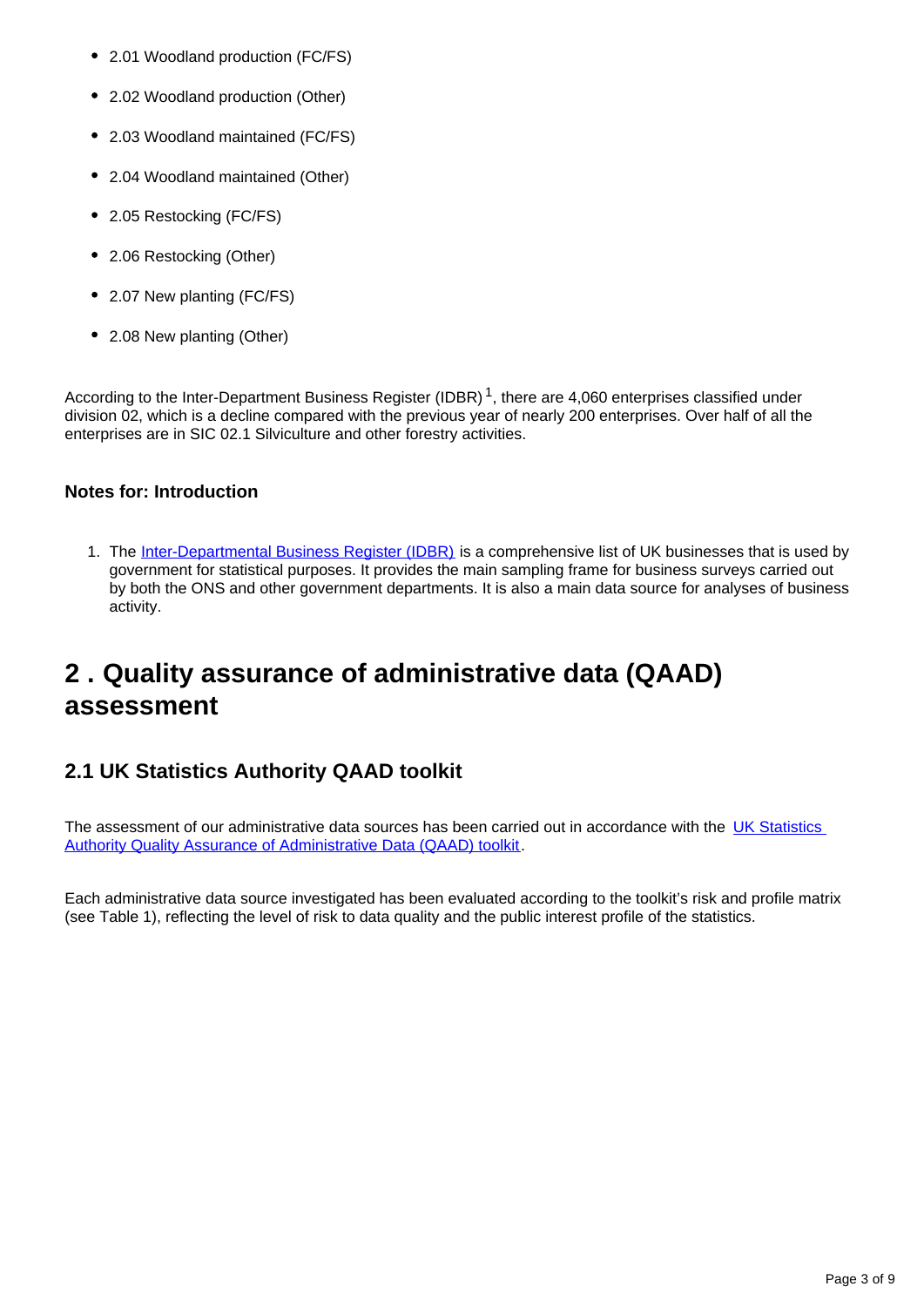Table 1: UK Statistics Authority quality assurance of administrative data (QAAD) risk and profile matrix

#### **Level of risk of quality concerns Public interest profile**

|        | Lower                                                                                       | <b>Medium</b>                            | Higher                                                                |
|--------|---------------------------------------------------------------------------------------------|------------------------------------------|-----------------------------------------------------------------------|
| Low    | Statistics of lower quality<br>concern and lower public interest and medium public interest | Statistics of low quality concern        | Statistics of a low quality<br>concern and higher public<br>interest  |
|        | [A1]                                                                                        | [A1/A2]                                  | [A1/A2]                                                               |
| Medium | Statistics of medium quality<br>concern and lower public interest concern and medium public | Statistics of medium quality<br>interest | Statistics of medium quality<br>concern and higher public<br>interest |
|        | [A1/A2]                                                                                     | [A2]                                     | [A2/A3]                                                               |
| High   | Statistics of higher quality<br>concern and lower public interest concern and medium public | Statistics of higher quality<br>interest | Statistics of higher quality<br>concern and higher public<br>interest |
|        | [A1/A2/A3]                                                                                  | [A3]                                     | [A3]                                                                  |

Source: Office for National Statistics

The toolkit outlines four specific areas for assurance and the rest of this report will focus on these areas in turn. These are:

- operational context and administrative data collection
- communication with data supply partners
- quality assurance principles, standards and checks applied by data suppliers
- producer's quality assurance investigations and documentation

In the assurance of our data source, there is a separate risk and profile matrix score for each of the four areas of assurance. This will allow us to focus our investigatory efforts on areas of particular risk or interest to our users.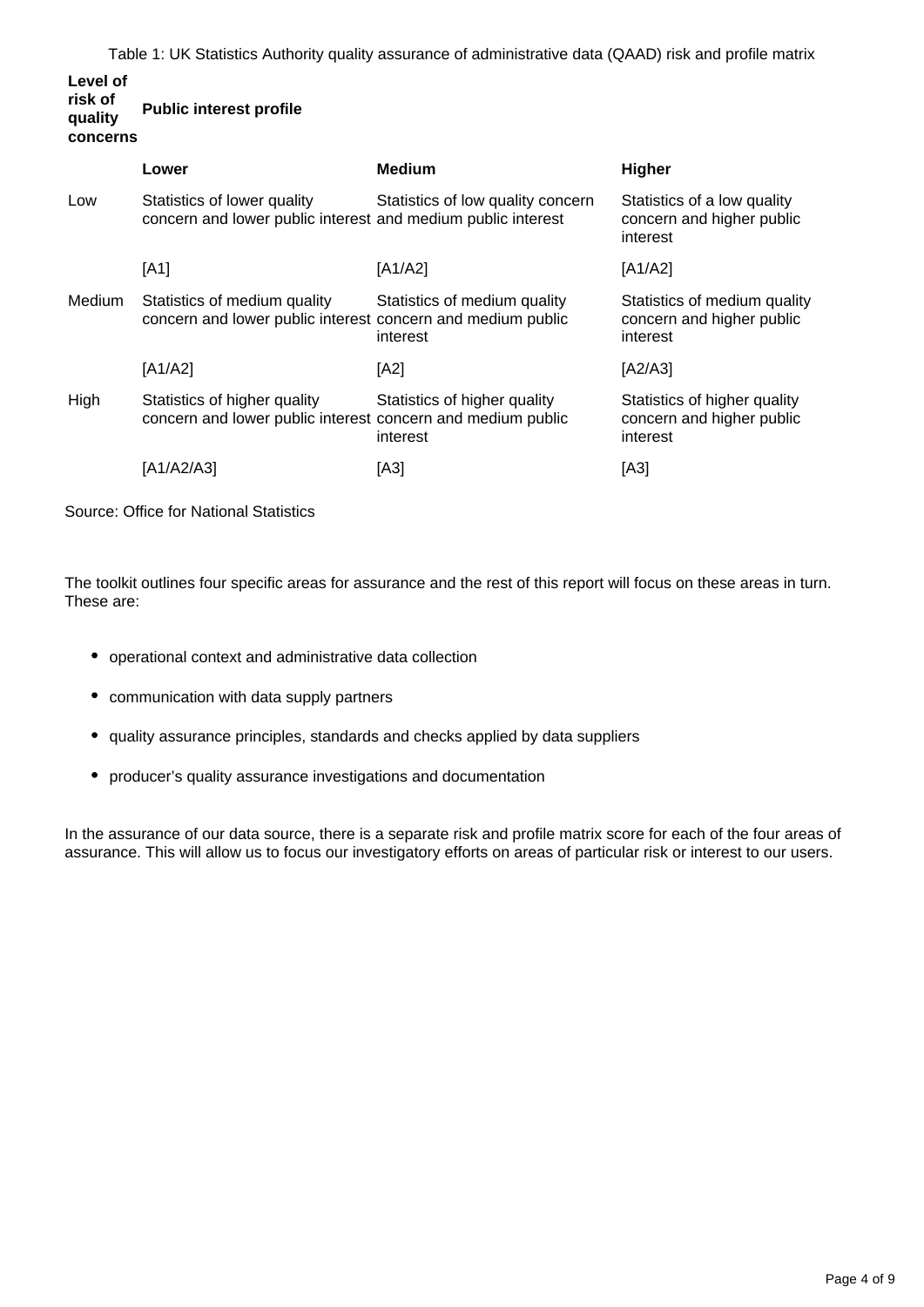#### **2.2 Assessment and justification against the QAAD risk and profile matrix**

Table 2: QAAD risk and profile matrix assessment of administrative data used to measure forestry activities

**High [A3]**

|                                                                        | <b>Low Medium</b><br>[A1] [A2] |
|------------------------------------------------------------------------|--------------------------------|
| Operational context and<br>administrative data collection              | [A1]                           |
| Communication with data<br>supply partners                             | [A1]                           |
| Quality assurance principles, standards<br>and checks by data supplier | [A1]                           |
| Producers quality assurance investigations [A1]<br>and documentation   |                                |
|                                                                        |                                |

Source: Office for National Statistics

The risk of quality concern and public interest profile have both been set as "low" because the contribution of forestry to gross domestic product (GDP) is less than 0.2%. As such, a score of A1 is deemed appropriate for these data sources.

All scoring was carried out by the National Accounts and Economic Statistics (NAES) Group based on the level of risk of the data and interest of our users. Results for each area of assurance are shown in Table 2. If you feel that this report does not adequately provide this level of assurance or you have any other feedback, please contact stoi.development@ons.gov.uk with your concerns.

### <span id="page-4-0"></span>**3 . Areas of quality assurance of administrative data (QAAD)**

This relates to the need for statistical producers to gain an understanding of the environment and processes in which the administrative data are being compiled and the factors that might increase the risks to the quality of the administrative data.

National Accounts and Economic Statistics (NAES) use data published by the **[Forestry Commission](https://www.forestry.gov.uk/)**. This is a non-ministerial government department responsible for protecting and expanding Britain's woods and forests. They are also managing forestry land owned by the government and regulate the UK's privately owned forests and woodlands. They are supported by Forest enterprise (England) and Forest Research.

NAES uses figures published in National Statistics on Woodland Area, Planting and Publicly Funded Restocking produced by the Forestry Commission, which contains information on:

- UK woodland area
- certified woodland area
- areas of new planting
- publicly funded restocking

That information is compiled by the Forestry Commission from several sources, including: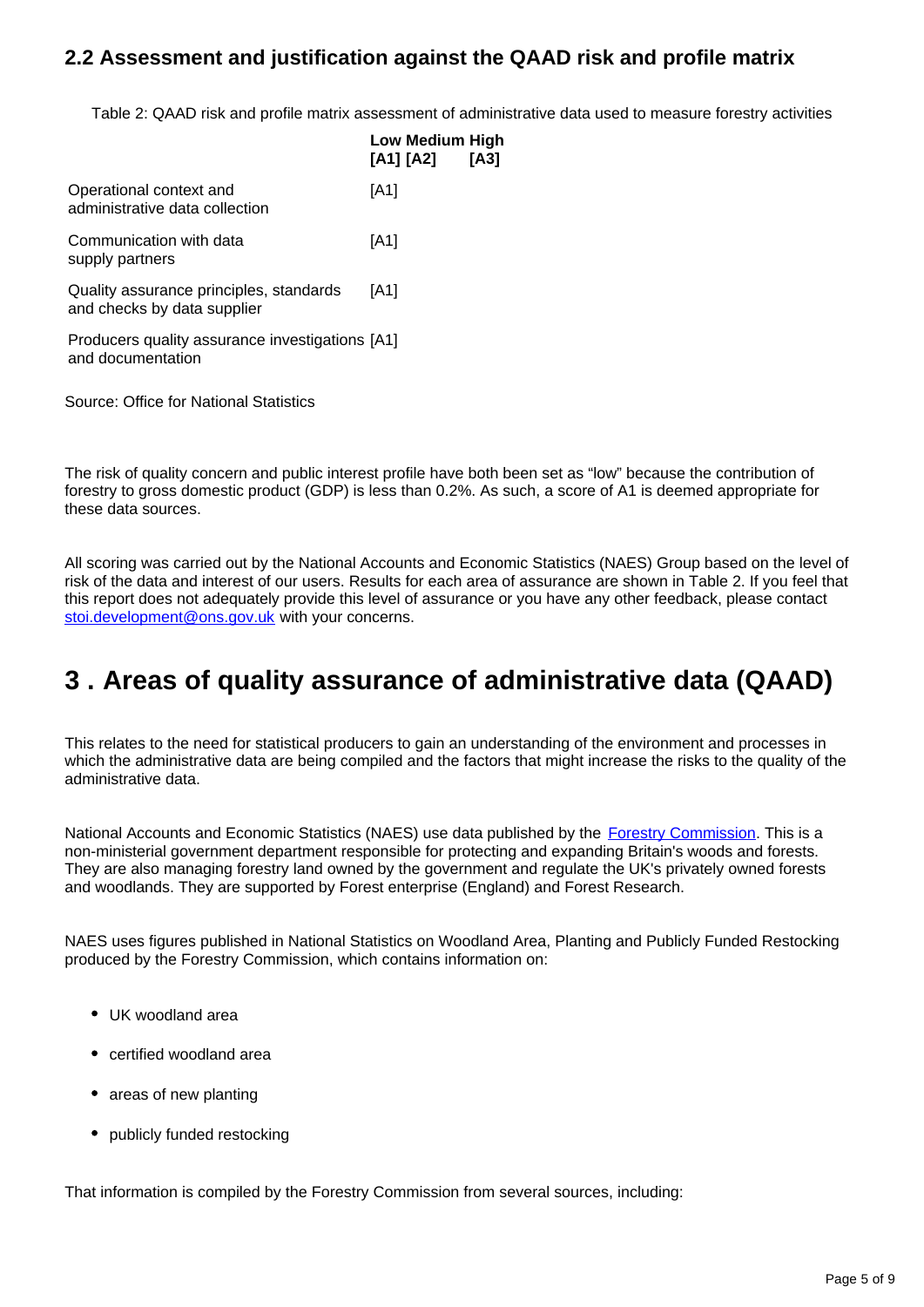- estimates of Great Britain woodland area from national forest inventories
- Forest Service (FS) administrative records of FS woodland areas
- Forest Service estimates of non-FS woodland area in Northern Ireland
- Forestry Commission (FC), Natural Resources Wales (NRW) and Forest Service administrative records of new planting and restocking – FC, NRW and FS woodlands and grant schemes
- [Forest Stewardship Council](http://www.fsc-uk.org/) and follow-up enquiries with certificate holders for data on certified woodland areas<sup>1</sup>

More information about the [data sources that Forestry Commission uses](https://www.forestresearch.gov.uk/tools-and-resources/statistics/about-our-statistics/code-of-practice/administrative-sources/) to compile their statistics is available. Accuracy information on the data used by NAES are described in the **[Statement of Administrative Sources](https://www.forestresearch.gov.uk/tools-and-resources/statistics/about-our-statistics/code-of-practice/administrative-sources/)<sup>2</sup> with** more information available on the [National Forest Inventory page.](https://www.forestresearch.gov.uk/tools-and-resources/national-forest-inventory/)

Statistics on woodland area are not only used by NAES but are also used to provide context to UK forestry and land management issues. They are also used in several statistical publications produced by international reporting for the [Food and Agriculture Organisation \(FAO\) of the United Nations on Global Forest Resources](http://C:%5CUsers%5Cbishoa%5CAppData%5CLocal%5CTemp%5Cnotes9DEAE5%5Cwww.fao.org%5Cforestry%5Cfra%5Cen)  [Assessment;](http://C:%5CUsers%5Cbishoa%5CAppData%5CLocal%5CTemp%5Cnotes9DEAE5%5Cwww.fao.org%5Cforestry%5Cfra%5Cen) Forestry Commissions publications are also used to compile the UK's Greenhouse Gas Inventory [for the Land Use.](http://unfccc.int/national_reports/annex_i_ghg_inventories/national_inventories_submissions/items/8108.php)

For transparency, the Forestry Commission provides further information on the production of their statistics and the relationship with data suppliers.

The information provided by Forestry Statistics includes:

- [Sources](https://www.forestresearch.gov.uk/tools-and-resources/statistics/forestry-statistics/forestry-statistics-2017/)
- [Admin Sources](https://www.forestresearch.gov.uk/tools-and-resources/statistics/about-our-statistics/code-of-practice/administrative-sources/)
- [Surveys](https://www.forestresearch.gov.uk/tools-and-resources/statistics/about-our-statistics/surveys/)
- [Methodology](https://www.forestresearch.gov.uk/tools-and-resources/statistics/about-our-statistics/methodology-and-outputs/)
- **[Quality assurance](https://www.forestresearch.gov.uk/tools-and-resources/statistics/about-our-statistics/code-of-practice/quality-of-official-statistics/)**
- [Code of Practice](https://www.statisticsauthority.gov.uk/osr/code-of-practice/)

#### **3.1 Woodland production and woodland maintained statistics**

#### **Woodland area**

Data on woodland area from the Forestry Commission publication<sup>3</sup>, which are used by NAES, are derived from the following sources: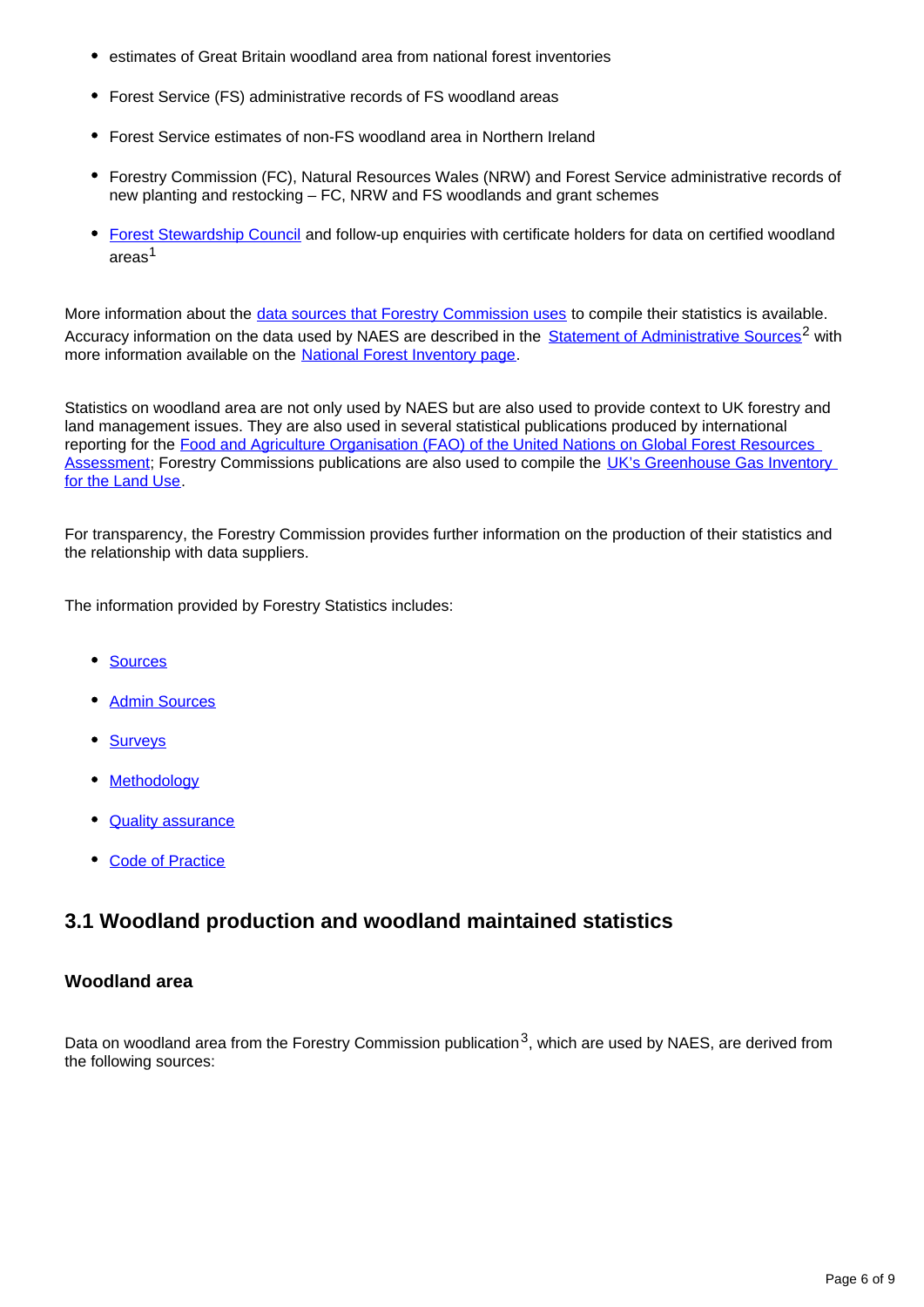- Forestry Commission (FC) and Natural Resources Wales (NRW) administrative records of FC and NRW land areas
- National Forest Inventory (NFI) woodland map (Great Britain)
- statistics on new planting in Great Britain
- Northern Ireland Woodland Register
- Forest Service (FS) administrative records of FS woodland areas
- Forest Service estimates of non-FS woodland area in Northern Ireland

Estimates of woodland area in Great Britain are based on figures produced from forest inventories. Those inventories have been taken every 15 years, however, the Forestry Commission is currently devising a process where the National Forest Inventory will be run on a five-year cycle with a process for updating the results on an annual basis.

The data processing takes place in Excel. The main outputs are aggregates of the source data, or breakdowns expressed as percentages, this does not require complex data analysis techniques.

Information for Great Britain, woodland area estimates are based on the latest NFI woodland area map of Great Britain available. The map is overlaid with a map of Forestry Commission and Natural Resources Wales (previously Forestry Commission Wales only) land, to enable a breakdown by ownership to be estimated. This also enables FC and NRW "other land" areas to be derived. The woodland area breakdown by type of woodland (conifer or broadleaf) is estimated from the conifer or broadleaf breakdown of stocked woodland area, with areas of felled and open space allocated to conifer or broadleaf pro-rata.

The woodland area figures were updated to March 2018 by adding areas of new planting in 2017 to 2018, broken down by ownership and type. Information on previous methodologies can be found on the [Methodology and](https://www.forestresearch.gov.uk/tools-and-resources/statistics/about-our-statistics/methodology-and-outputs/)  [ouputs page of the Forest Research](https://www.forestresearch.gov.uk/tools-and-resources/statistics/about-our-statistics/methodology-and-outputs/) website. The methodology and outputs relevant to UK woodland area, planting and restocking were reviewed in 2014 in the [Woodland Area, Planting and Restocking Review: 2014](https://www.forestresearch.gov.uk/documents/4425/mrwapr.pdf)  [\(PDF, 35KB\)](https://www.forestresearch.gov.uk/documents/4425/mrwapr.pdf). Further information on the [methodology used by the National Forest Inventory](https://www.forestresearch.gov.uk/tools-and-resources/national-forest-inventory/) and comparisons of results from the NFI and previous woodland area estimates is available.

Figures for Northern Ireland (Forest Service and non-Forest Service woodland) are provided by the [Forest Service](http://%5C%5CNsdata5%5CDATA_SOURCES%5CWorking%20Folders%5Czuzka%5C(http:%5Cwww.daera-ni.gov.uk%5Ctopics%5Cforestry).) where woodland areas from 2012 have been obtained from the Northern Ireland woodland register. The Northern Ireland woodland register is based on a combined dataset derived from 14 individual datasets from statutory bodies. The minimum area of woodland that has been included in the register is 0.1 hectares. The use of the Northern Ireland woodland register has resulted in a step change in the non-Forest Service woodland areas reported for Northern Ireland. This should be interpreted as an improvement in the data reported, as opposed to an actual increase in woodland area. Further [information on administrative sources](http://www.forestresearch.gov.uk/tools-and-resources/statistics/about-our-statistics/code-ofpractice/administrative-sources/) used is available.

#### **Restocking and new planting**

New planting is the creation of new areas of woodland while restocking is the replanting of areas of woodland that have been felled. New planting can use planting or seeding or natural colonisation. Restocking can also use planting or seeding or natural regeneration.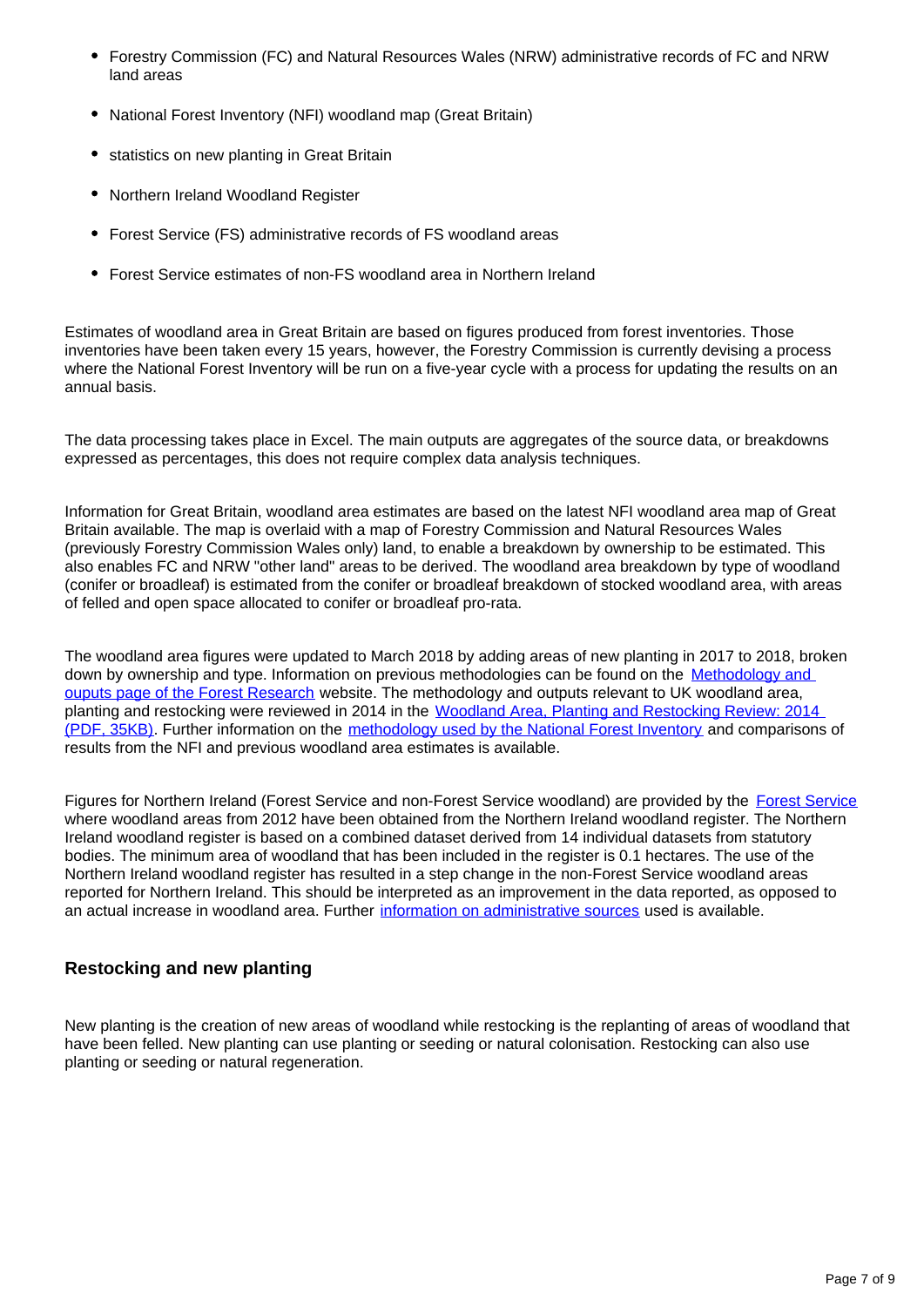Information about Forestry Commission, Natural Resources Wales and Forest Service new planting and restocking comes from administrative systems. Information about other woodland has come principally from grant schemes. When woodland reaches a certain stage and density of growth, the second instalment of the grant is paid, so information corresponds approximately to the amount of new and restocked woodland created. The coverage and level of grant support differ across schemes, so that figures on grant-aided planting are not directly comparable. New planting estimates for England also include areas supported by the Woodland Trust and areas funded by Natural England.

Local estimates for private sector areas of planting and restocking that are not grant aided were relatively small (less than 1,000 hectares annually), and it has been assumed that all of this area is broadleaves. It is assumed that there is no private sector non-grant aided new planting and restocking in Northern Ireland.

The use of natural regeneration in non-clearfell systems is increasing substantially – particularly for broadleaves in England. These systems are not satisfactorily represented by measuring restocking area within any given year, and so broadleaf planting is likely to be under-reported in this release and other statistics. Figures for Northern Ireland (Forest Service and private sector woodland) are provided by the Forest Service.

The methodology and outputs relevant to UK woodland area, planting and restocking were reviewed in 2014 in the [Woodland Area, Planting and Restocking Review: 2014 \(PDF, 35KB\).](https://www.forestresearch.gov.uk/documents/4425/mrwapr.pdf)

#### **3.2 Producer's quality assurance investigations and documentation (risk QAAD matrix score A1)**

This relates to the quality assurance conducted by the statistical producer, including corroboration against other data sources.

The annual Forestry Statistics publication is available on the [Forestry Commission website.](http://www.forestry.gov.uk/statistics) This provides the most comprehensive results, including background information on the sources, data collected, methodology, and revisions. Excel versions of all tables are also available to download from Forestry Statistics. Longer time series data, for new planting and restocking and for certified area, are published in accompanying tables to Woodland Area, Planting and Restocking. These tables are available to download from the Forestry Commission website in Excel and PDF formats. Summary results are also published in [Forestry Facts and Figures,](https://www.forestresearch.gov.uk/tools-and-resources/statistics/forestry-statistics/) available on the Forestry Commission website.

Data from Forestry Commission is downloaded by NAES specialists. Time series are taken from the Woodland Area and Planting and Publicly Funded Restocking publications when the provisional results are published. These series are later replaced by the information from the final publication, namely the "Forestry Statistics" bulletin. The commentary on any changes are included in those publications. Once data are downloaded to Excel, NAES analysts carry out sense checks to make sure the data look reasonable and in line with previous returns.

Once all checks are completed the data are uploaded into an internal ONS system as a CSV file where seasonal adjustment is applied. There is no imputation to perform for these data. As a safeguard, there is also an internal procedure of the final sign off before publication with the branch head. Data are then published and NAES keeps a full audit trail of any previous versions of the data and all previous CSV files are stored on an internal drive. Therefore, if there are any revisions, NAES can identify where and to what extent a change has taken place.

There is a full set of desk instructions to explain each step of the process.

#### **Notes for: Areas of quality assurance of administrative data (QAAD)**